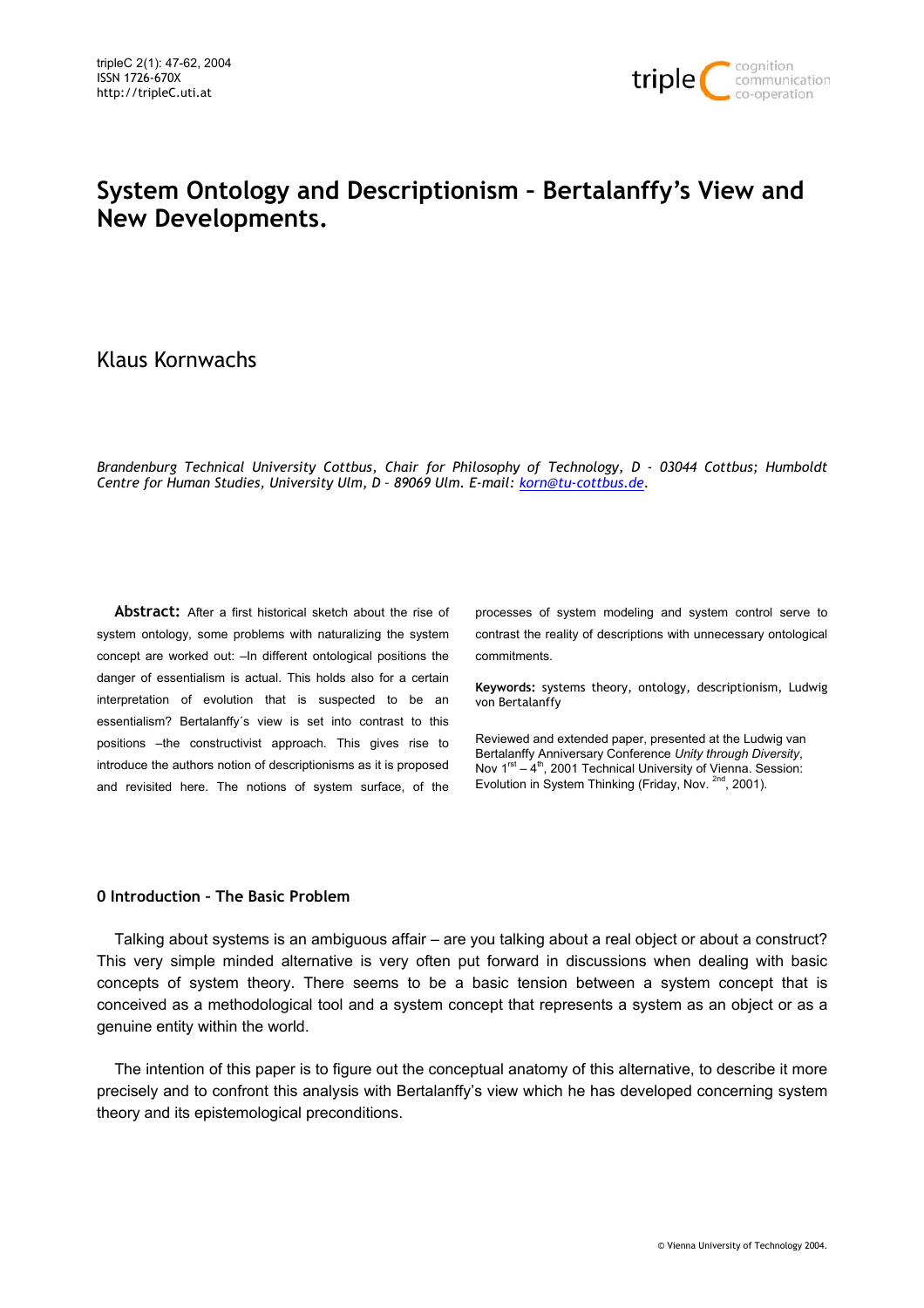#### K. Kornwachs 48

#### **1 The Rise of System Ontology**

A first step to do so is to look for some historic predecessors of system ontology.<sup>1</sup> The first system concepts have included systems as a means of description with the purpose "to order", "to induce order", "to detect order", or "to observe order" within a section of what we call reality. This relation between system concept and the notion of order seems to be very old. One may find it in pre-Socratic fragments as well as in medieval writings.<sup>[2](#page-1-1)</sup>

The second concept includes system as an object or an entity with genuine properties like closeness, stability, growth, emergence of further properties not observed before, and with an existence that encompasses dynamics as becoming and vanishing, generation and corruption.<sup>3</sup> Both concepts have a long history within the ongoing development of natural sciences and particular in philosophy as in philosophy of nature as well. The roots of this development may allow to suspect that system thinking was in earlier time a good candidate for a comprehensive theory of everything (respective explaining everything).

Only a few examples may illustrate this point of view. G. W. Leibniz intended with his "Monadology" to give an elementary theory of everything, every object and every process.<sup>[4](#page-1-3)</sup> Originally conceptualized to answer the question of substances in ontology together with a Theodizee (how a good God can allow or tolerate the evil within the world) all monads form a whole of being, made stable by a god that designed the best of possible worlds. This pre-stabilized harmony of the world was an order that gives the world the characteristic of an existing system and the pre-designed system structures were also the system's laws. Each monad is different from each other one such that they present a kind of subsystems and G. W. Leibniz introduced a certain kind of hierarchy between the different sorts of monads. Nevertheless no monad could substitute another one or be removed from the best of all worlds.

The reason why this example is stretched here may be given by the fact that in such a kind of system conception the real existing world or objects have the character of a system because they have been designed as systems. Thus systems are real things and they can be distinguished from each other and all systems form a giant super-system that rules everything. The system characteristic is due to the design that presents the best thinkable order. Here, order and existence coincide: order is not a perspective or result of an evaluation, but a genuine property of existing things and of the world. This concept may serve as a paradigm for what we call classical ontology.

R. Descartes changed the number of substances, simply reducing it to two: *res extensa* and *res cogitans*. [5](#page-1-4) Speaking about systems he refers to a complete and ordered set of knowledge. Not the things are systems, but our concepts about them. This is a dramatic change because it deontologizes the system concept and shifts the concept of order from ontology to description. The system of Pure Reason by I. Kant<sup>[6](#page-1-5)</sup> is an epistemological prerequisite that foregoes all possible human experience like Geometry, Aristotelian Syllogism or even Newton Mechanics.<sup>[7](#page-1-6)</sup> The system character of this precondition for the possibilities of empirical experience is the precondition for the order which we believe to find in experiences and subsequently we believe to find in nature and the nature of things.

<span id="page-1-0"></span><sup>1</sup> Here we do not use the term "ontology" as it is used in the realm of Computer Science like in Artificial Intelligence, Data Base Technology and others (universe of discourse). We refer to the original term ontology as it is used in Philosophy. Ontology is the teaching about being (Sein) and existing things (Seinendes).

<span id="page-1-1"></span><sup>2</sup> Cf. for instance Heraklit: Über die Natur. Fragment 1 and 2. In: Diehls (1922), p. 77; or Fragments 10-13. In: Capelle (1963), p. 131f. For medieval thinkers take for an example Heinrich von Gent (new print 1953 , Vol. 2, 564 ff. Cf. also Hübners article about order (Ordnung) (1984), Sp. 1254-1279.

<span id="page-1-2"></span><sup>3</sup> Like the Aristotelian book with the headline de generatione et corruptione.

<span id="page-1-3"></span><sup>4</sup> Cf. Leibniz (1958).

<span id="page-1-4"></span><sup>5</sup> Cf. Descartes (1644/1965).

<span id="page-1-5"></span><sup>6</sup> Cf. Kant (1781/1956).

<span id="page-1-6"></span><sup>7</sup> Cf. also Kant (1755/1910).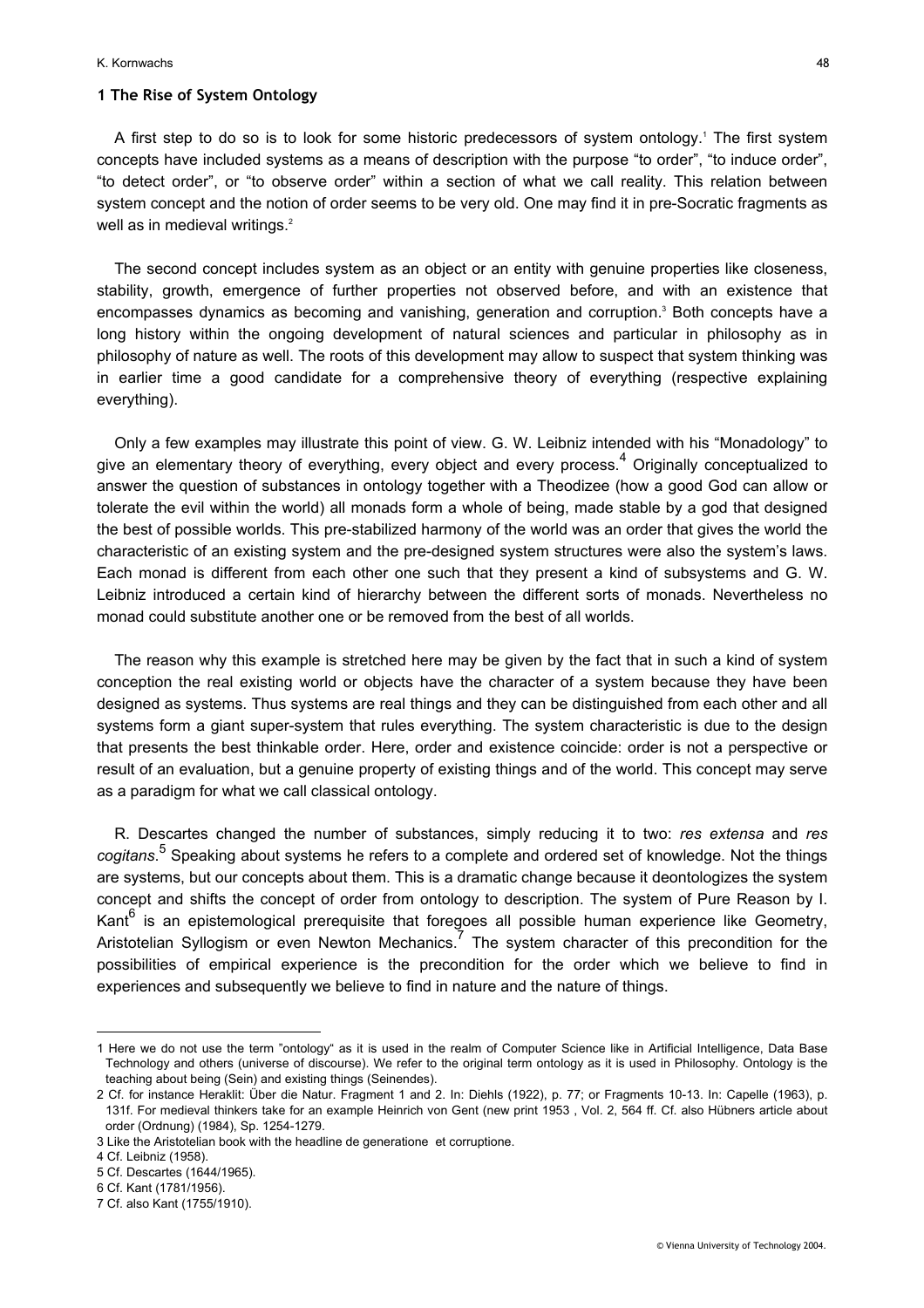G. W. Hegel proposed a system of historic development ruled by dialectical laws corresponding to his system of philosophy,<sup>8</sup> but exactly here we have new development in system ontology. Whereas the order of Descartes´ or Kant's system is an order in thought where reason is a matter of concepts about things (on a descriptive level), G. W. Hegel maintained that reason comes to existence, and whatever is existing would be reasonable. Thus Hegel re-ontologized the system concept and again connected the concepts of order (as a metaphor for reason) and existence. From G. W. Hegel to N. Luhmann there is an obvious red line: Systems really exist, they come into existence by their own dynamic and intrinsic laws.<sup>[9](#page-2-1)</sup> Under this regime N. Luhmann described social systems as genuine existing, autonomous systems with observable properties and recognizable inner structure, regularities and laws of their inner nature.

With this short sketch<sup>10</sup> we are able to distinguish between two basic system concepts and the following thinkers and authors may be grouped along this classification.

The conceptual order we apply to describe real or intelligible things allows us to use system laws (of formal, logical and mathematical provenience) to make forecasts, explanation, and rules for control and so on of the things described by these concepts. Thus for G. Frege<sup>11</sup> only Logical Systems, i.e. only conceptual frames were considered as systems. H. Poincaré put forward a more conventionalist variant: Systems as agreed conceptual frame to arrange the manifold of the recognized.<sup>12</sup> The late M. Heidegger conceived System Theory (Cybernetics) as a Philosophy of Science<sup>13</sup> and even Habermas regarded systems (i.e. models) as a result gained by systematic method of the researchers.<sup>14</sup> H. Lenk has analyzed the system concept itself by means of Philosophy of Science and detected that system is a perspectivistic concept[.15](#page-2-7) G. Ropohl developed further the constructivist approach that the researchers' perspective is constitutive for understanding systems.[16](#page-2-8) E. Lazlo has prolonged this idea in order to try to build a Model of Epistemology.<sup>17</sup>

We could also distinguish – as a working hypothesis – the two positions as System Realism (systems are existing in an ontological modus of reality) and System Nominalism (systems are only descriptions of a set of objects, processes, properties as a section of (hypothetical) reality by formal means).

#### **2 Problems with Naturalizing Systems**

In Philosophy of Science the term "naturalizing something" means to state an existence of something independent from our concepts, consciousness, and cognitive activities. Thus it is a well known principle in classical physics that material objects are existing whether we are observing them or not and whether we have a concept for them or not. In this context such objects belong to nature as far as one is separating nature from man in an epistemological and ontological point of view.

l

<span id="page-2-9"></span>17 Cf. Lazlo (1972).

<span id="page-2-0"></span><sup>8</sup> Cf. Hegel (1807/1970), p. 11-151.

<span id="page-2-1"></span><sup>9</sup> Cf. Luhmann (1984).

<span id="page-2-2"></span><sup>10</sup> For a more extensive presentation of the history of system concept cf. Hager (1998), Strub (1998), Schulz (1998).

<span id="page-2-3"></span><sup>11</sup> Cf. Frege (1969), Vol. 1.

<span id="page-2-4"></span><sup>12</sup> Cf. Strub (1998).

<span id="page-2-5"></span><sup>13</sup> Heidegger (1957) pointed out, that a system is encompassing all what can be deduced. The system structures "and moves all knowledge of science, it saves it (the knowledge; the author) and brings it to communication … it may be conceptualised as the totality of grounding relations, in which the matter of science (as objects, germ.: "Gegenstände"; the author) are represented with respect to its basis, and where they can be understood conceptually" (p. 56) (transl. by the author). Also explicitly pronounced by Heidegger in his famous SPIEGEL Gespräch (1976) with R. Augstein: "What will come after Philosophy? Cybernetics. But this will not be Philosophy anymore." (transl. by the author).

<span id="page-2-6"></span><sup>14</sup> Cf. Habermas (1971)(a) and (1971)(b).

<span id="page-2-7"></span><sup>15</sup> Cf. Lenk (1978).

<span id="page-2-8"></span><sup>16</sup> Cf. his main work (1979, 1999).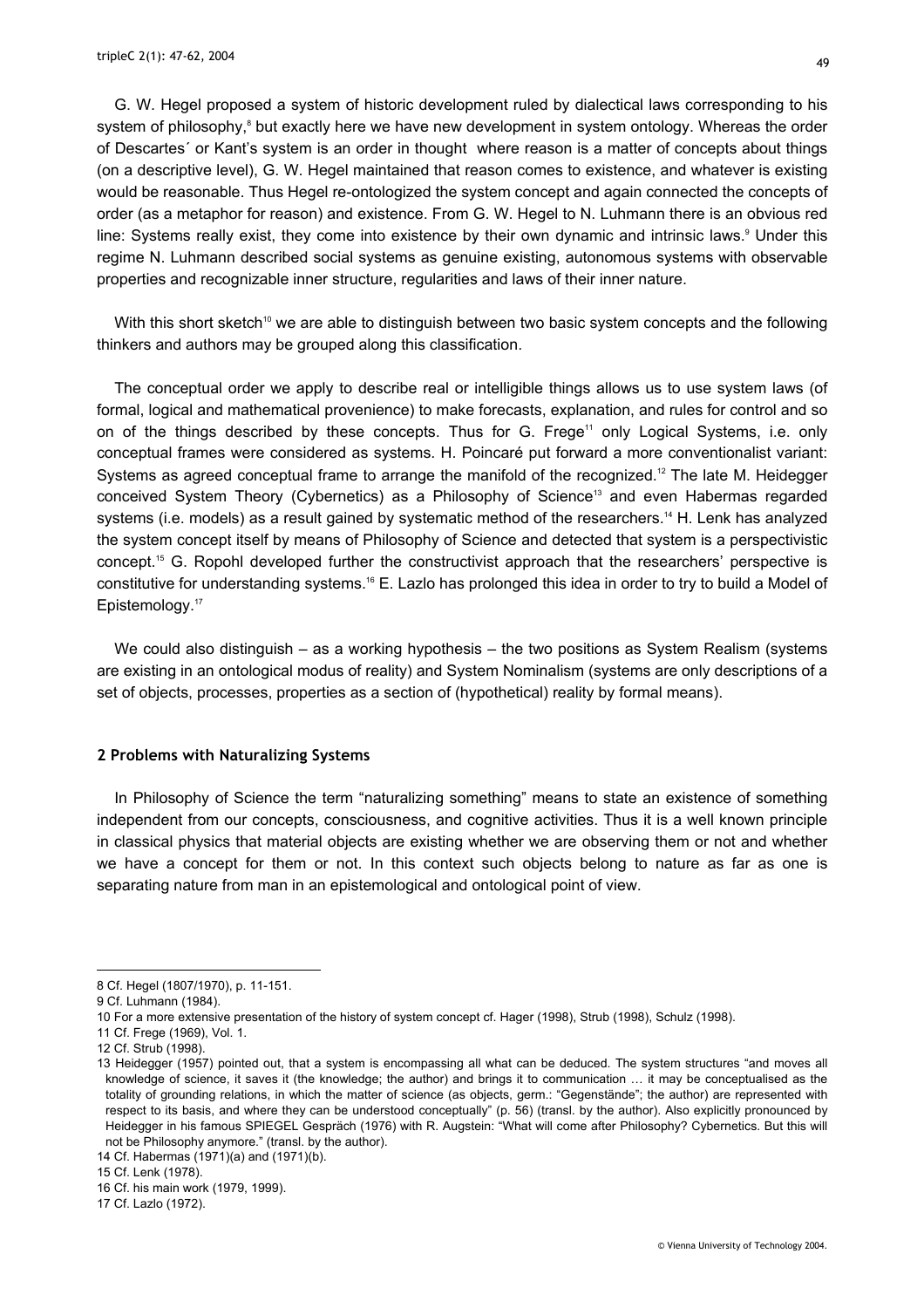In the history of the system concept, some typical, but different system views have been developed by system researchers and philosophers. The following table compares these system views schematically (to keep it short) with respect to System Realism and System Nominalism.

| <b>Some System</b><br>Views | <b>System Realism</b>                                                                                                                                                            | <b>System Nominalism</b>                                                                                                                                                                                  |
|-----------------------------|----------------------------------------------------------------------------------------------------------------------------------------------------------------------------------|-----------------------------------------------------------------------------------------------------------------------------------------------------------------------------------------------------------|
|                             |                                                                                                                                                                                  |                                                                                                                                                                                                           |
| Atomism <sup>18</sup>       | Elements, structure and<br>elementary behavior are real and if<br>given, the real overall behavior can<br>be calculated                                                          | System description can be<br>decomposed on an elementary level. The<br>overall calculation may be successful, if<br>the object described has only simple<br>properties                                    |
| Holism <sup>19</sup>        | Concrete systems as wholes are<br>existing genuine entities, they are<br>non-decomposable by nature                                                                              | To treat the basics of such<br>compositions it is more effective not to<br>decompose them and to use overall<br>variables                                                                                 |
| Emergentism <sup>20</sup>   | Real existing systems are<br>producing new properties that<br>cannot be understood only from<br>knowledge about the systems.<br>A system can be self-generating<br>by its nature | Emergence is a question of the level of<br>investigation. Take a system description<br>as a part of an embedding description,<br>the emerging properties can be deduced<br>or forecast.                   |
| Structuralism <sup>21</sup> | Systems and Subsystems are<br>existing independent from each<br>other. Actual relations can be<br>assigned by observed interaction                                               | The separation between system and<br>environment is done according to<br>interests of the system author. The<br>description level is chosen in order to<br>minimize the structural complexity<br>thereof. |
| Organism <sup>22</sup>      | Each system is part of an<br>embedding system and contains<br>embedded systems. The<br>embedding structure is real                                                               | Each system can be described as a<br>part of an embedding system and may be<br>conceived to contain subsystems. The<br>embedding structure is conceptual                                                  |

Table 1: System Views with respect to different ontological positions

Needless to say that this table is neither complete nor fully elaborated, but it gives a rough framework for a first orientation in different system ontology's and their system-theoretical consequences.

Actually in sociology and also in biology and physics the naturalization of the system concept can be observed. An obvious social phenomenon like an institution or an organization may be suggestively leading to the concept that there are genuine existing systems, emerging, developing and vanishing again.

<span id="page-3-0"></span><sup>18</sup> Early proponents of this view with respect of system realism are Demokritos and Leukippos. Cf. also discussion in Carvallo (1984), with respect of system nominalism there are discussions in Lenk (1978) and Bunge (1977).

<span id="page-3-1"></span><sup>19</sup> As a founder of Holism with respect to system realism Haldane (1913) can be regarded. A critique can be found in Bunge (1977), and less critical, Carnap (1975), particular chap. 10.

<span id="page-3-2"></span><sup>20</sup> Proponents of this view are Bunge 1978, Bertalanffy (1968).

<span id="page-3-3"></span><sup>21</sup> Cf. for Lazlo (1977) (a), (b).

<span id="page-3-4"></span><sup>22</sup> Proponents of this view with respect of system realism are Driesch (1928), Hartmann (1953); and with some modifications also Luhmann (1972). For discussion see also Strombach (1983).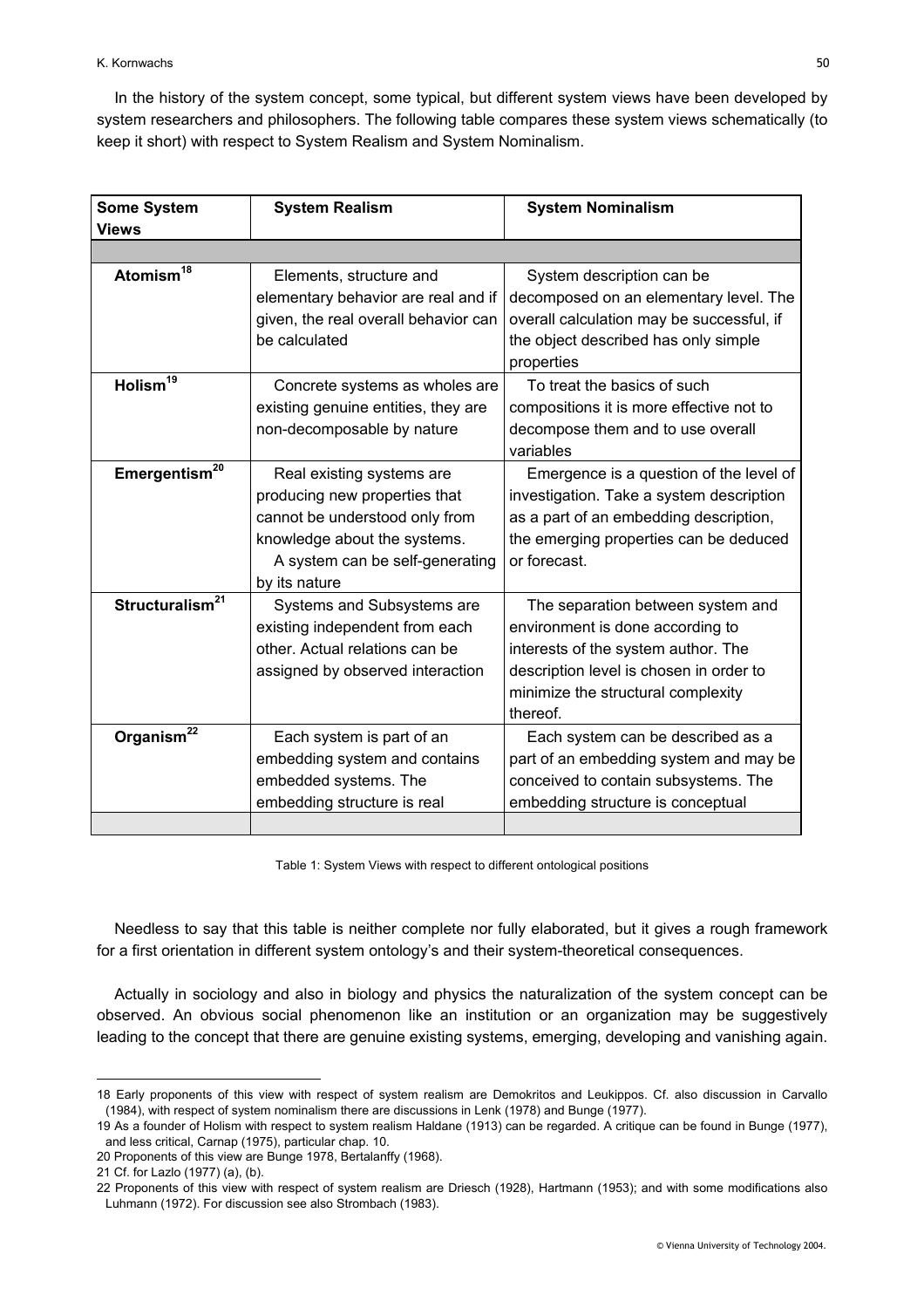They show a clear cut surface, a border between the inner side of the system and its outside, a constant and easily observable structure and stable behavior. The same holds for biology, observing cells, organs, biotopes and so on. Even in physics each ensemble of particles in thermodynamics is called a real (since physical) system and in technology a circuit or a mechanical or electronic device is called a system.

Despite of all these seemingly advantages of epistemological simplicity gained by this typology, there are a lot of disadvantages of naturalizing systems. They are listed briefly below:

- Danger of essentialism: What is a system really? This does not answer scientific questions like the estimation of dynamics, solutions, stability criteria, conditions of controllability, etc.
- Unnecessary new entities are introduced into the theory (*entelechia*, *vis vitalis*, or further emergent properties).
- The prognostic power is not increased, but a stronger explanation power is suggested.

As one can show the naturalizing procedure is only at a first glimpse a trial to bring the description of objects on a physical level, hoping to gain more preciseness and a better theoretical understanding according to the role model of physics, but the epistemological price that has to be paid in order to do so seems to be very high.

#### **3 The Meaning of Evolution - an Essentialism?**

In order to come to an estimation of this price, we take a look at the concept of evolution. This concept has been put forward not only by Ch. Darwin, since the idea that there is a development as an unfolding of something that is already present but hidden within the inner side and that comes to appearance has already been discussed by the pre-Socrates philosophers. The question is what kind of force and dynamic urges things to unfold hidden properties? Another concept of evolution is the one of implicit emergence. The development is not an unfolding of already existing but hidden properties but a coming into existence of new objects, processes and properties. Again the question arises: what brings the new, not already existing things, processes and properties into their existence? Here the answers of the pre-Socrates philosophers differed considerably.

The concept of Darwinian evolution was developed along the biological "systems" and it made the term popular and applicable also to other fields like sociology, technology, ecology, and even philosophy (evolutionary epistemology). The history of the human mind was conceived as an evolutionary process, the categories and *Anschauungsformen* by Kant were interpreted as a result of mutation, selection, and isolation. And the analogy of evolution could also be applied on the history of ideas during the history of philosophy. The same may hold for the "Evolution of System Thinking".

Beside this main stream of contemporary philosophy one can go back to the pre-Socrates question: If Ch. Darwin describes species as a kind of system that evolves in time, driven by selection mechanisms, the new properties are generated by chance, i.e. mutations that are mostly distortions of the genetic information within the organism. The new property that has been generated is unfolded only if it proves to be advantageous for the survival of the species, otherwise it will never appear. But it is already existent. Thus the driving force is chance, combined with a necessity that is contingent by the actual existing boundary condition of the relevant species. In the public discussion about an egoistic gene one of the metaphors that came into play has caused a lot of confusion: it depends considerably on which level one presumes that new properties are generated.

If one talks about the evolution of systems within this realm, a certain naturalization of the system concept is already presupposed, otherwise speaking about this topic may be not very meaningful. If then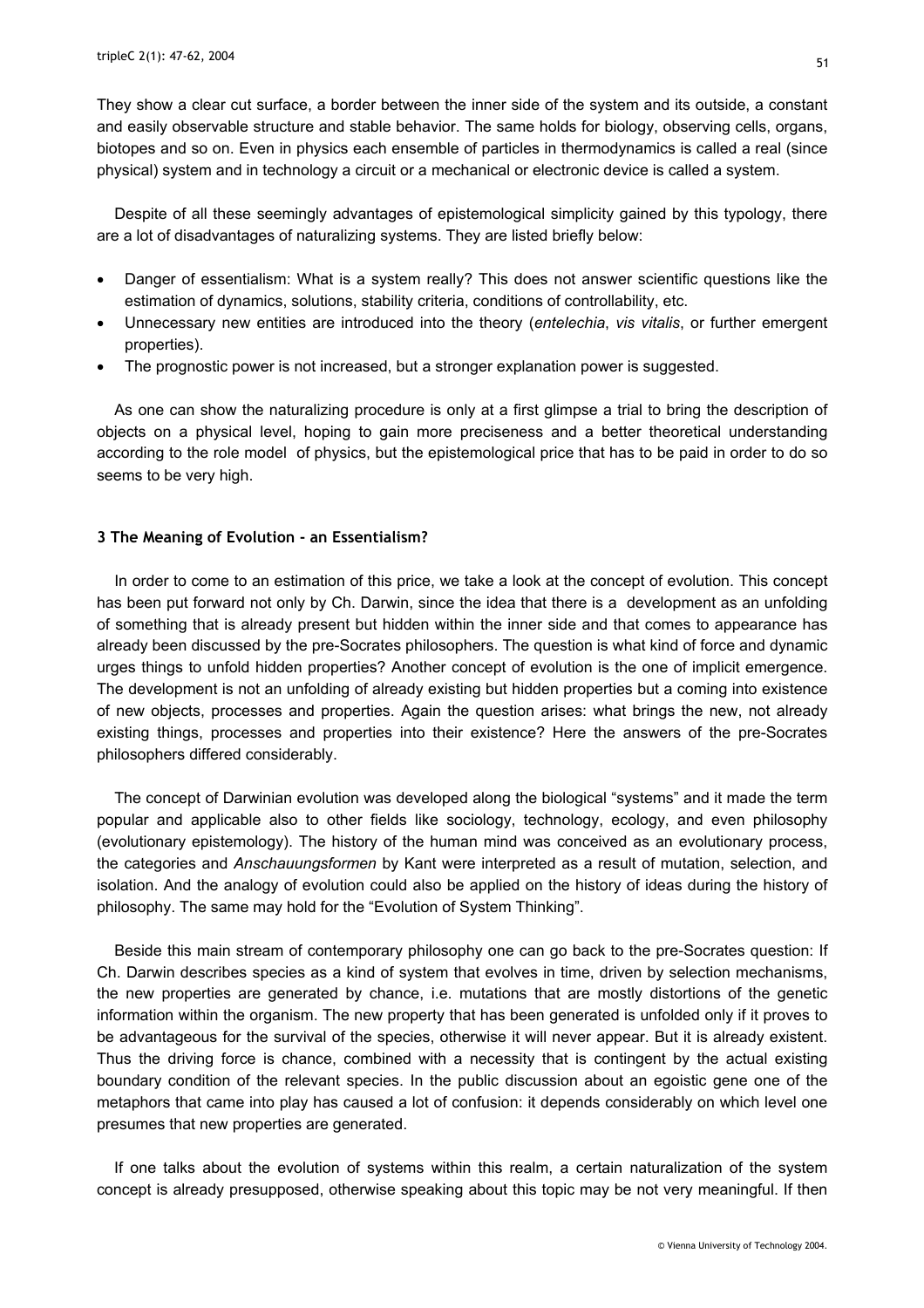system realism is assumed, evolving systems must be explained by isolation, selection and variation (mutation). But what is the driving mechanism for such processes? In biology we have the quantum mechanical probability that the copy process during the replication of DNA is never perfect and that radiation, heat, and chemical influences endanger the integrity of the stored DNA within the cell. With respect to systems one can generally say that evolving systems must be considered either as organs in an individual like a member of an evolving species or that essential properties must emerge. Again we have the question what the driving forces of this emergence are and where they come from.

We could answer that it is a genuine task of system theory to develop exactly such a theory and that General System Theory could be one of the candidates to do this. On the other hand, if the meaning of emergence is not clarified, we run into a lot of obstacles. First of all, the coming into existence of a new property has frequently become explainable if one took into account an embedding super-system. Even in biology one was able to understand the unfolding of new properties as a consequence of molecular dynamics in an embedding world with certain chemical and thermodynamic conditions that facilitate the game of mutation and selection already on a pre-biotic macromolecular level. Therefore, the shift of the system border to an embedding system and the assumption that each system is a subsystem of another one, violates the genuine issues of the system in quest. Thus one either leaves the system realistic standpoint and concedes that one must shift to the level of description in order to get an explanation for the becoming of new properties and entities or one looks for inner forces within the system in order to explain emergence.<sup>23</sup>

These inner forces or causes are then believed to belong essentially to the system, its own nature and characteristics. Therefore we could pose the provoking question: Is General System Theory an essentialist theory and therefore an unscientific project?

Essentialism has been defined as an Aristotelian view of nature. The philosopher asked: What is the nature of a tree, which properties are sufficient to recognize a tree as a tree and which basic properties, i.e. essentials, must it possess to be a tree? The answer was that not outer properties like branches, green leaves and so on make a tree to a tree, but that the tree is consisting on what Aristotle called substance, i.e. that which is lying beyond all outer properties and makes a thing consisting of this substance a tree and nothing else. This substance is the bearer of the essence of a tree.<sup>[24](#page-5-1)</sup>

Essentialist theories, like Aristotelian physics are, for example, the learning about Vitalism, explaining natural processes by immanent *entelechia* <sup>25</sup> or vital forces.<sup>26</sup> Essentialist theories use to introduce new basic concepts, mostly such ones that are entities on an ontological level – these entities are maintained to exist really. Some basic characteristics may be listed:

- It is possible to distinguish between essential and accidental properties.
- To each object (or calls of objects) a different entity is ascribed.
- Essentialism (in current interpretation) is dealing with concepts like to believe, to will, to strive, to love, to hate, etc. (intensional predicates).
- This is regarded not to be logically satisfying, since within intensional contexts there is no application of the principle of substitution: concepts cannot be substituted by identical concepts without violating the preservation of truth.
- No referential meaning can be defined by any determination of essentialist entities.

<span id="page-5-0"></span><sup>23</sup> Cf. also Kornwachs (1996).

<span id="page-5-1"></span><sup>24</sup> Cf. Aristotle Metaphysics 1029 b. το τι εν ειναι (gr.) as essence or "Wesenswas"(germ.)

<span id="page-5-2"></span><sup>25</sup> Cf. Aristotle Metaphysics, Book IX, 1047-1050 ff.

<span id="page-5-3"></span><sup>26</sup> Cf. again Driesch (1909).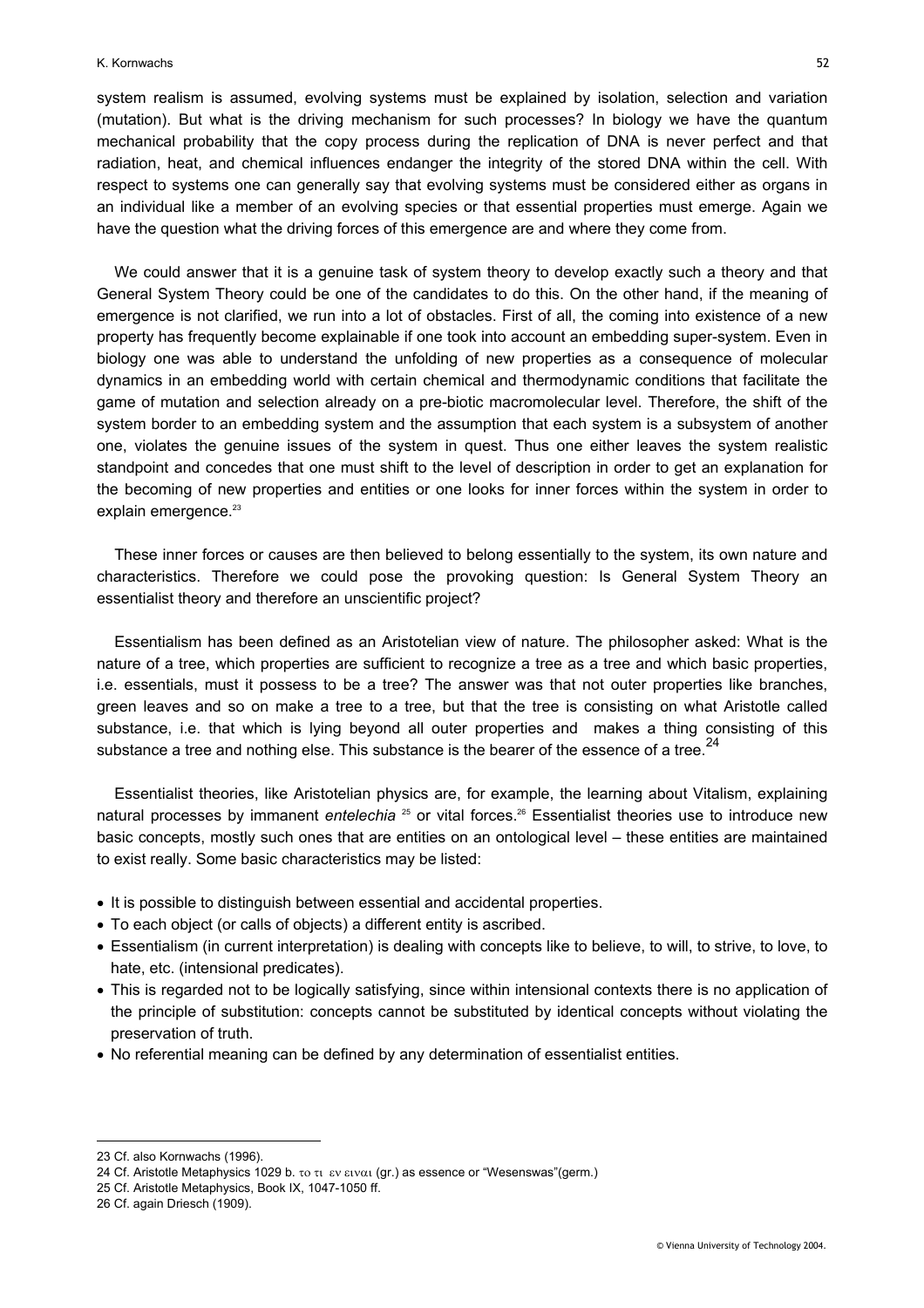In a strong opposition to this, a (very) positivistic interpretation of science may be mentioned. Only entities are real (in a sense not defined further) that can be observed and measured, i.e. to play a role as a variable. This radical position denies that there are intentional objects like feelings; these terms are only accessible by introspection, but not verifiable by observation. They cannot play the role of a variable. Such presuppositions would be unscientific and fruitless. Moreover, any progress in psychology would be prevented by stating such unobservable entities. Taking this view one may ask whether there is only one true description or theory of the universe? The radicalism of this position caused a certain attenuation of the positivistic claims. An answer to this rigid philosophy of science was a more anarchic and very pragmatic point of view: It should not matter how a theory explains the phenomena as long it is done successfully. The question remains of course whether General System Theory (GST) is really explaining phenomena successfully and satisfyingly.

Nevertheless it may be a good idea to check whether GST is using teleological explanations and postulating aims, goals and intentions. GST is not using teleological explanation in the sense that systems would have intrinsic motivations or intentions. But in an operative way it is possible to model goals as a control parameter for instance in a control circuit. This control parameter is "given from outside" of the system.

When Bertalanffy is speaking about equifinality, $27$  he is classifying a sort of behavior that can be modeled by complexly nested control circles that are self-optimizing in a stable way, i.e. approaching the same attractor independent from the point of start within the state space.

To be fair, it is known that a certain *façon de parler* in physics sounds like teleological principles. Even physics is applying aims and goals when describing natural processes. So the Law of LeChâtelier, i.e. the principle of the least force/action (*Prinzip des kleinsten Zwanges*) and Lagrange's formulation of the principle of shortest path includes terms of intentions or goals, set by nature, to be fulfilled by each process. But the formulation allows to be deduced from a mathematical formulation of the principles of conservation (minimal problems) or from the correct equation of motion. In other words: These principles are not necessary to erect the theoretic building of classical mechanics. So they may serve as an illustration or as a metaphor, but they can be omitted without damage for the theory and therefore they are candidates to be cut by Ockham´s razor.

#### **4 Bertalanffy's View**

It may be surprising that Bertalanffy had some similar views like Hans Driesch and others, assigning them as "organism view".<sup>28</sup> He pointed out that the difference between vitalism and mechanism could not yet be solved. He was looking for "*gebietseigene Gesetze*" (genuine laws) in Biology, since both vitalism and mechanism were considered by him as a solution to explain the observation of partial and sectoral processes.[29](#page-6-2) According to Bertalanffy therefore vitalism should describe in this view a physico-chemical process + *entelechia*).[30](#page-6-3)

So Bertalanffy preferred a holistic view ("*ganzheitliche Betrachtungsweise*") against an analytical system view, that only considers sums ("*summativ*"), and he preferred the dynamic view against a static or machine oriented view. He saw an organism as a primordial activity instead of a pure reactivity of the organism ("*Betrachtungen des Organismus als einer primären Aktivität gegenüber der Auffassung von der* 

l

<span id="page-6-2"></span>29 Cf. Bertalanffy (1927/1928).

<span id="page-6-0"></span><sup>27</sup> Cf. Bertalanffy (1940).

<span id="page-6-1"></span><sup>28</sup> Cf. Bertalanffy (1926). The following citation of early Bertalanffy in this chapter has been inspired by the summarizing contribution of Unger(1942).

<span id="page-6-3"></span><sup>30</sup> Cf. Bertalanffy (1937).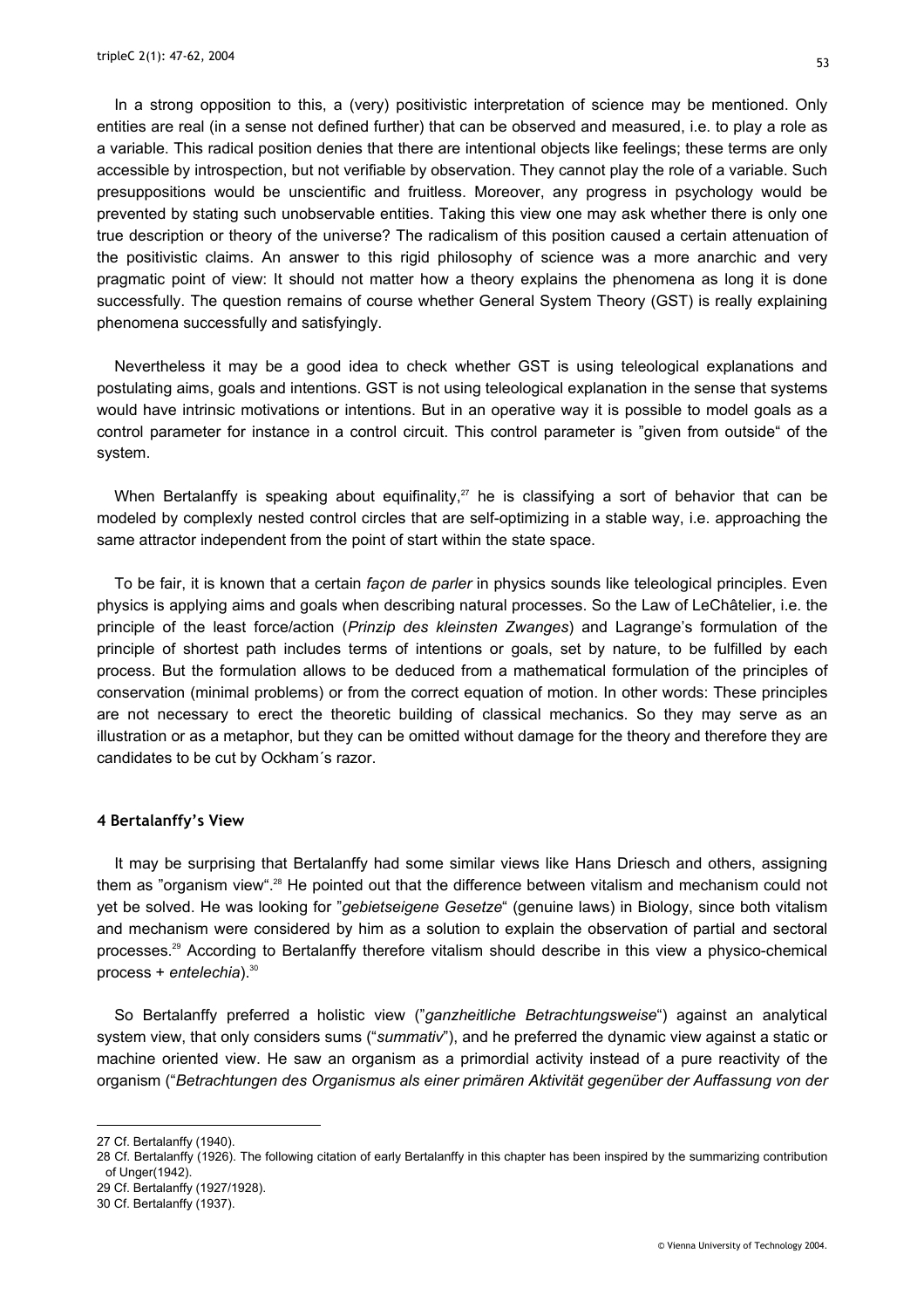K. Kornwachs 54

*primären Reaktivität des Organischen*"). For him, all these were basic principles of a holistic and organism view ("Leitsätze einer ganzheitlichen und organismischen Auffassung").<sup>31</sup>

This *Auffassung* does not yet provide an explanation, but a more precise characterization *("Kennzeichnung")* of the actual and observable facts. It shows the limits of the causal and mechanistic views regarding only particular things. It paves the way for a progressing explanation by hypothetical lawlike regularities.

Bertalanffy proposed also to restrict the research on the empirical basis and keep it free from metaphysical prejudices and presuppositions. Bertalanffy's theoretical biology<sup>32</sup> aimed primarily at erecting a system with strict logical rules that should have the same rank and the same relation to empirical statements and observable facts in Biology like theoretical physics has a relation to experimental physics. He was convinced that there is a holistic genuine lawfulness of the organic *("ganzheitliche Eigengesetzlichkeit des Organischen")* 

The exploration of the order (structure) of elements and processes of life that are reaching beyond the inorganic level is a main task of biology. A singular causal analysis or investigation is no more possible, hence number and complexity of the singular processes make it impossible when trying to explain the whole organism. Laws and rules for genuine biological processes and basic problems like metabolism, growth, shaping of forms, "Gestalt".<sup>33</sup> I will come back to these forms (Gestalt) as the most striking phenomena of "emerging" systems and as a strong argument that a system is genuine on an ontological level.

Bertalanffy's basic traits of systems in Biology are well known: Each organism is an open system. Within this concept, the dynamical equilibrium, the steady state far from thermodynamic equilibrium can be defined,<sup>34</sup> catalytic reactions, controlling distortions, noise, etc. are keeping the surface of the system constant. The system cares for the deliverance of energy and it behaves according to the principle of equifinality (Unger 1942).

In his later comprehensive view, Bertalanffy<sup>35</sup> proposed a system ontology with three levels. These levels differ with respect to different regards of reality. Here already the distinction of the perspectives of the observer and the system analyst came into play:

| Real Systems:             | All the entities, that can be observed by the observer, are<br>independent from him and the particular situation |  |
|---------------------------|------------------------------------------------------------------------------------------------------------------|--|
| <b>Conceptual Systems</b> | Symbolical Structures, like Mathematics, Logics, etc.                                                            |  |
| <b>Abstract Systems:</b>  | They are included within the conceptual systems as far as they can<br>be mapped on real systems.                 |  |

Is it now possible to mediate between the worthy approaches put forward by Bertalanffy (1968) and a modern analytical view of science and system theory?

<span id="page-7-0"></span><sup>31</sup> Cf. Bertalanffy (1928).

<span id="page-7-1"></span><sup>32</sup> Cf. Bertalanffy (1932).

<span id="page-7-2"></span><sup>33</sup> Cf. Unger (1942), S. 83, 84. Cf. also Bertalanffy (1929) and (1931, 1932).

<span id="page-7-3"></span><sup>34</sup> Bertalanffy (1950) was one of the first theoreticians who put forward the idea that biological systems cannot be regarded as closed systems with the second theorem of thermodynamics, as done later and made more precisely by Meixner (1943), Glansdorf/Prigogine (1971), Prigogine (1972), and others.

<span id="page-7-4"></span><sup>35</sup> Cf. Bertalanffy 1968, p. 14 ff.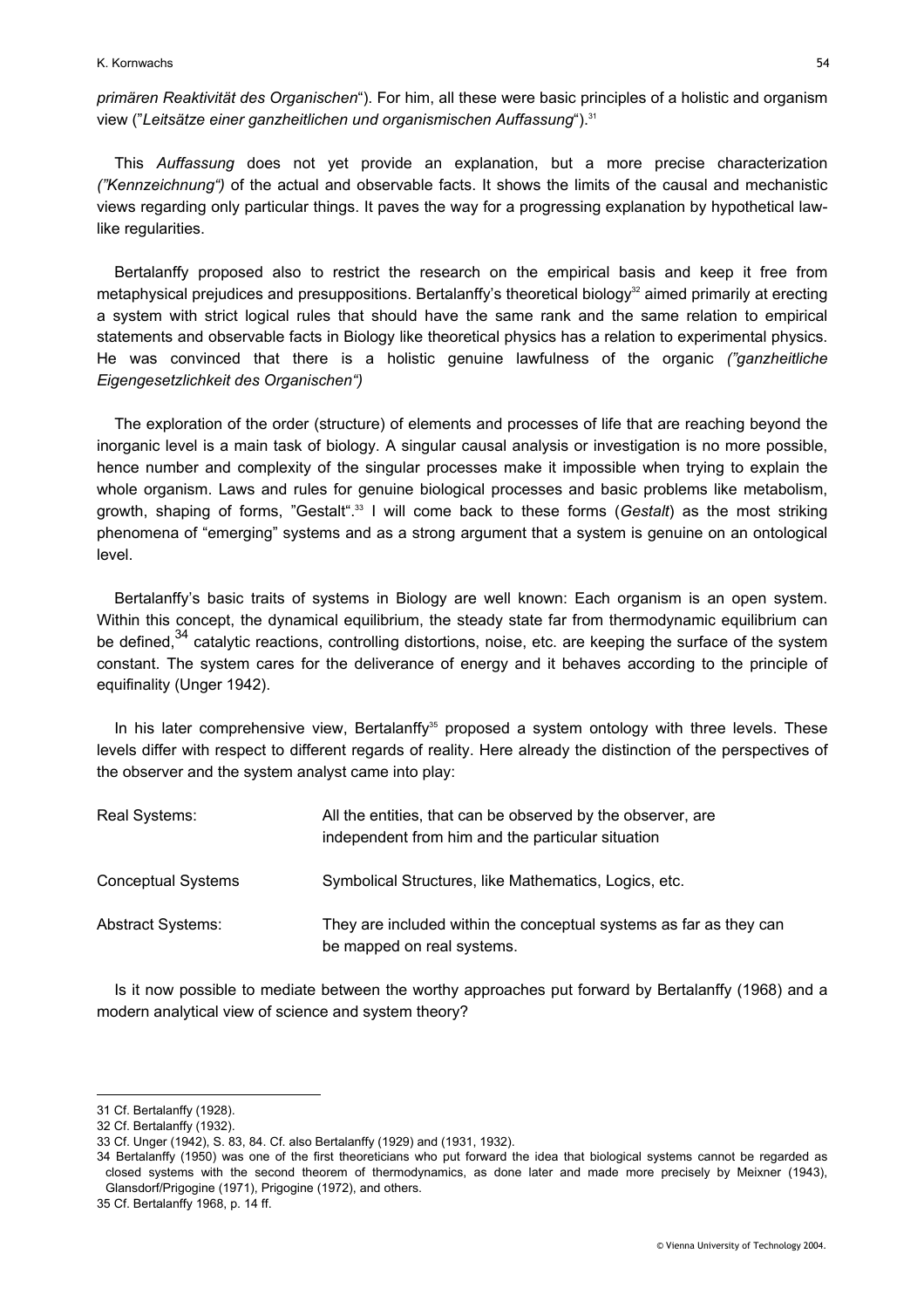Bertalanffy is frequently considered as having completed the program of theoretical biology by surmounting the contradiction between mechanism and vitalism.<sup>36</sup> His holistic and organic view<sup>37</sup> is directed against reductionism, machine theories of life and metaphysical vitalism.

"Unsere Aufgabe muss es vielmehr sein, die Lebewesen als Systeme besonderer Art von in dynamischer Wechselwirkung stehenden Elemente zu betrachten, und die hier geltenden Systemgesetze zu ermitteln, welche die Ordnung aller Teile und Vorgänge untereinander beherrschen"<sup>38</sup> (Bertalanffy 1937, p. 12).

This leads to a modified concept of teleology, named equifinality.<sup>39</sup>

#### **5 The Constructivist Approach**

The basic question for any system scientists is: What is an open system? Can it be detected by observation? Different answers and positions with respect to this question that can be related to certain philosophical positions in epistemology and ontology, have been developed.<sup>40</sup>

A possible answer according to Kant could be: If the concept of open system is already available, open systems will be observed some day. The concept of openness and "systematicity" would then be necessary categories (prior to all experience) to make experiences with such kind of systems.[41](#page-8-5) One could argue that the capability to be a system owns to certain sections from reality that can be better described by system theoretical concepts (i.e. using mathematics) than other description instruments. But this "systematicity" seems to be a condition of possibility to regard something as a system. The same holds for "openness" or other intelligible concepts in this field.

The answer of Thermodynamic (ThD) is well known: If the parts of the system can be described like Non-equilibrium ThD does, the system can be calculated like a ThD-System. Some basic traits can be explained (entropy differences, phase space, ergodicity, generation of structures from chaotic dynamics, etc.), others not (like reduplication or feedback control and others).

The constructivist approach, as put forward by Heinz von Foerster and others<sup>42</sup> can be pinpointed as follows:

- What we can observe is calculated according to our sensual data, using already existing or imagined models. It may be that new models can be generated, but they need already existing pre-models that can be developed further. The model may be delivered by Kants´s *Anschauungsformen* and categories as well as by inner structures (innate structures) that have been developed during evolution.
- The justification or validation of the model is only given by the success of dealing with it (survival). Nothing is told about the world or any reality, only about the success of constructed models.

l

<span id="page-8-6"></span>42 Cf. Foerster (1973/1994).

<span id="page-8-0"></span><sup>36</sup> Cf. Schulz (1998), Sp. 859.

<span id="page-8-1"></span><sup>37</sup> Cf. Bertalanffy (1937), p.. 14.

<span id="page-8-2"></span><sup>38</sup> cited according to Schulz (1998), p. 859. "It should be our task to conceive living entities as systems of particular kind with dynamically interacting elements, and to investigate the valid system laws which rule the order between all parts and processes." (transl. by the author).

<span id="page-8-3"></span><sup>39</sup> Cf. Bertalanffy (1937), p. 14. Cf. also Bertalanffy (1942 / 1951), pp. 64-68.

<span id="page-8-4"></span><sup>40</sup> In the realm of system theory itself there are very precise definitions in GST of open and closed systems: Bertalanffy's concept of "Fließgleichgewicht" (1968), Prigogine' s definition of open systems far from equilibrium (1950) (this equilibrium can be defined not only for thermodynamic systems), Mesarovic's definition (1972), and a first approach for open systems as changing and therefore with self-reference systems by Kornwachs (1987), pp. 258 ff.

<span id="page-8-5"></span><sup>41</sup> To avoid misunderstandings: Kant didn't mention any categories or Anschauungsformen (forms of perception) like openness and systematicity. But concepts like that could play a role of such Anschauungsformen using Kant´s point of view.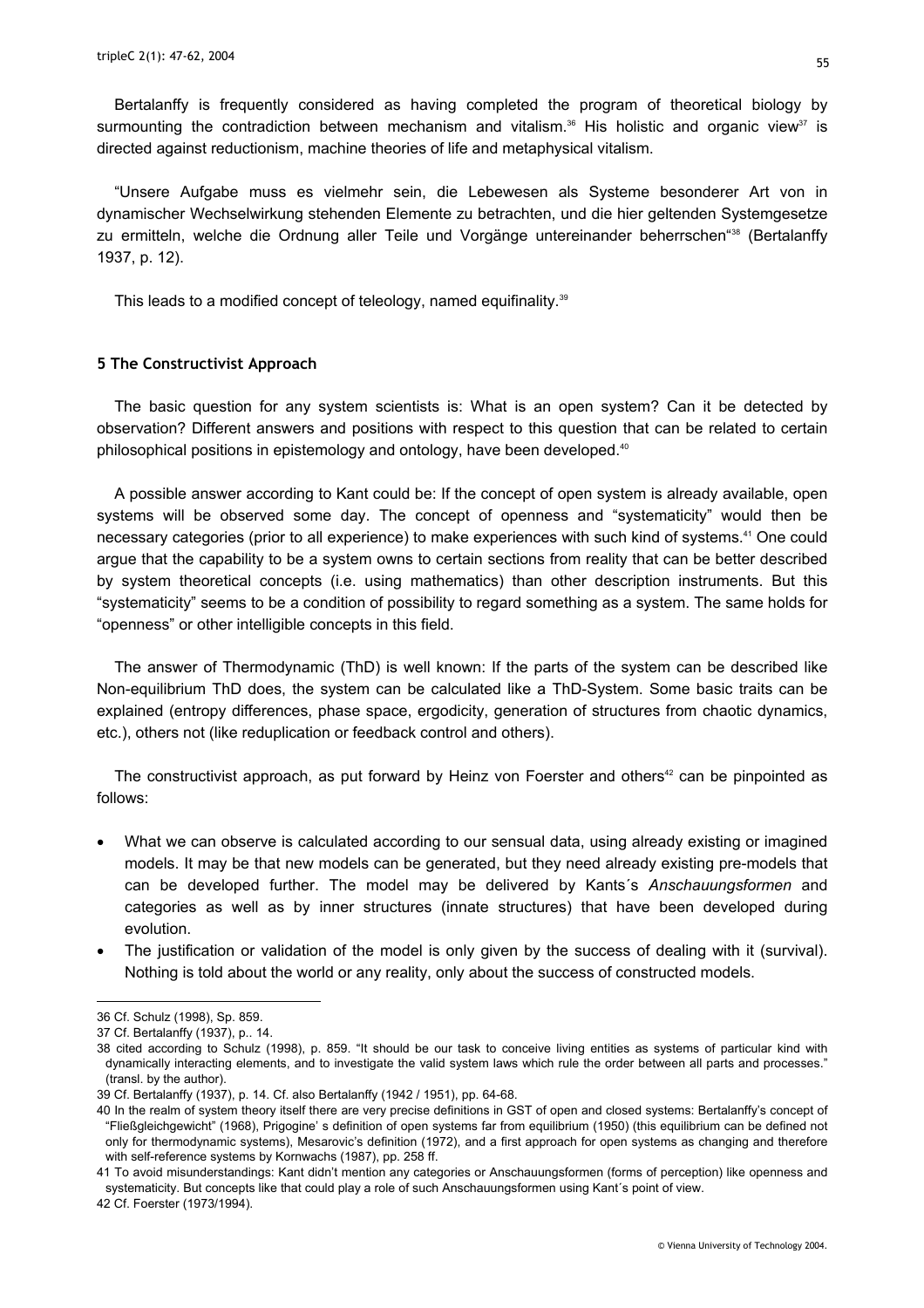#### K. Kornwachs 56

• Open Systems is a concept that is more or less successful to handle with biological entities.

The disadvantages of these three types of views can be shortly summarized. It can be shown that a radical constructivist approach does not allow to separate between prescriptive and descriptive terms, since the criterion is only the success of handling models. Models are described mostly as systems, but the models also act as prescription of how to act in a world that is modeled according to the model. Thus only calculation can be controlled by calculation.

The pure thermodynamic approach is not able to explain how information works (like in biology), this approach puts forward only the physical preconditions of physical systems that are able to perform information or neuronal processing.

The disadvantage of Kant´s approach can be shown by the aleatoric choice of concepts for the role of categories and *Anschauungsformen*. It cannot prevent that we only may observe what fits to be observed by a contemporary realm of concepts. Thus, surprising detections and observations that put forward science and technology would be impossible.

#### **6 Descriptionism - Proposed and Revisited**

I want to introduce here a position that may be called descriptionism. It is another view on systems and system theory that differs from the pure positivistic, constructivist or the radical naturalistic ones discussed above. It tries to avoid the epistemological and analytical disadvantages of such positions.

The basic assumption (or axioms) of descriptionism can be sketched as follows:

Every modeling of a relevant phenomenon as a section of reality (whatever this means) is an act which is purposeful and which has an intention. The intentions of modeling can be figured out by the different forms of use of the model: In order to control, to explain, or to forecast the behavior of the system.

The very act of modeling draws inevitably a border line between what is belonging to the system and what is not belonging to it. It constitutes the difference between inside and outside (exo – endo cut). Therefore this cut expresses an interest to warrant modeling even in this area and not in another one. So each system as a description has an author which pursues certain interests.

This seems to be obvious in system theory, but philosophy of science has discovered this main characteristics in all scientific modeling. In other words: System Theory is a certain kind of Philosophy of Science. We can describe physics for instance as a system theoretical modeling of certain processes and objects in which we are interested.

General System Theory is therefore a means for description (with many tools, mainly mathematical ones), and to perform a mathematization of different areas of interest. Areas, taken from the real world, described as systems, seem to behave like genuine entities. We are talking about those entities as they were existing systems in a basic ontology. Nevertheless we should bear in mind that our description is producing the conditions that a description (using GST) is an adequate or useful model of an area of interest.

Reality, conceived as the comprehensive term of independently existing circumstances, can be hypothesized, but without observing and describing it, nothing is known about it. Any observation presupposes basic concepts that have their origin in a previous description (pre-theory).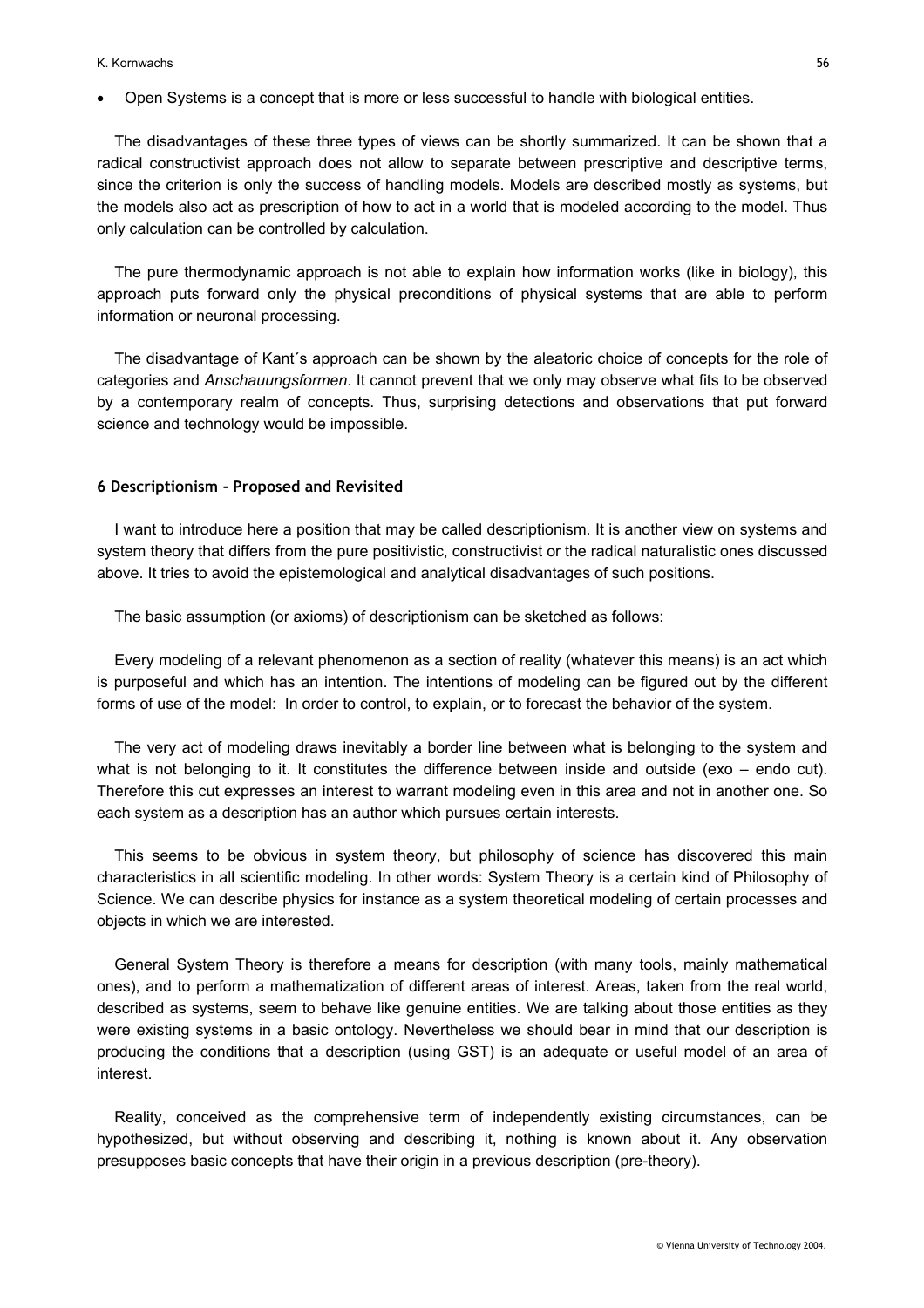#### **7 System Surface, Modeling and Control**

But one problem has not yet been solved by descriptionism: This is the question of how we can observe obviously or seemingly existing surfaces, i.e. how can borders between the inner and the outer side of objects and "systems" as objects, processes or ordered set of them, be described as systems?

To solve this problem, we may make a very rough distinction between different types of how a surface is constituted.

System surfaces, recognized by observation like with simple objects. It seems to be clear that there is a clear border line between the box (as a synonym for an object) and its environment. The simple square in Fig. 1 may symbolize this isolation from a surrounding environment. The observation can be verified by stating that a selected property (value of a variable) is changing if one passes the border line, symbolized by the arrow (like color etc.)



Figure 1: Isolated "object"

The constitution of a system surface by experience is related to the difference between "inner –outer" or "inside – outside". Here not a variable changes its value passing the borderline, but the system is constituted by the experiences one can made with "it" as a quasi object or process. The experience can be expressed in terms like behavior or input-output relations etc., but this constitution is an implicit one.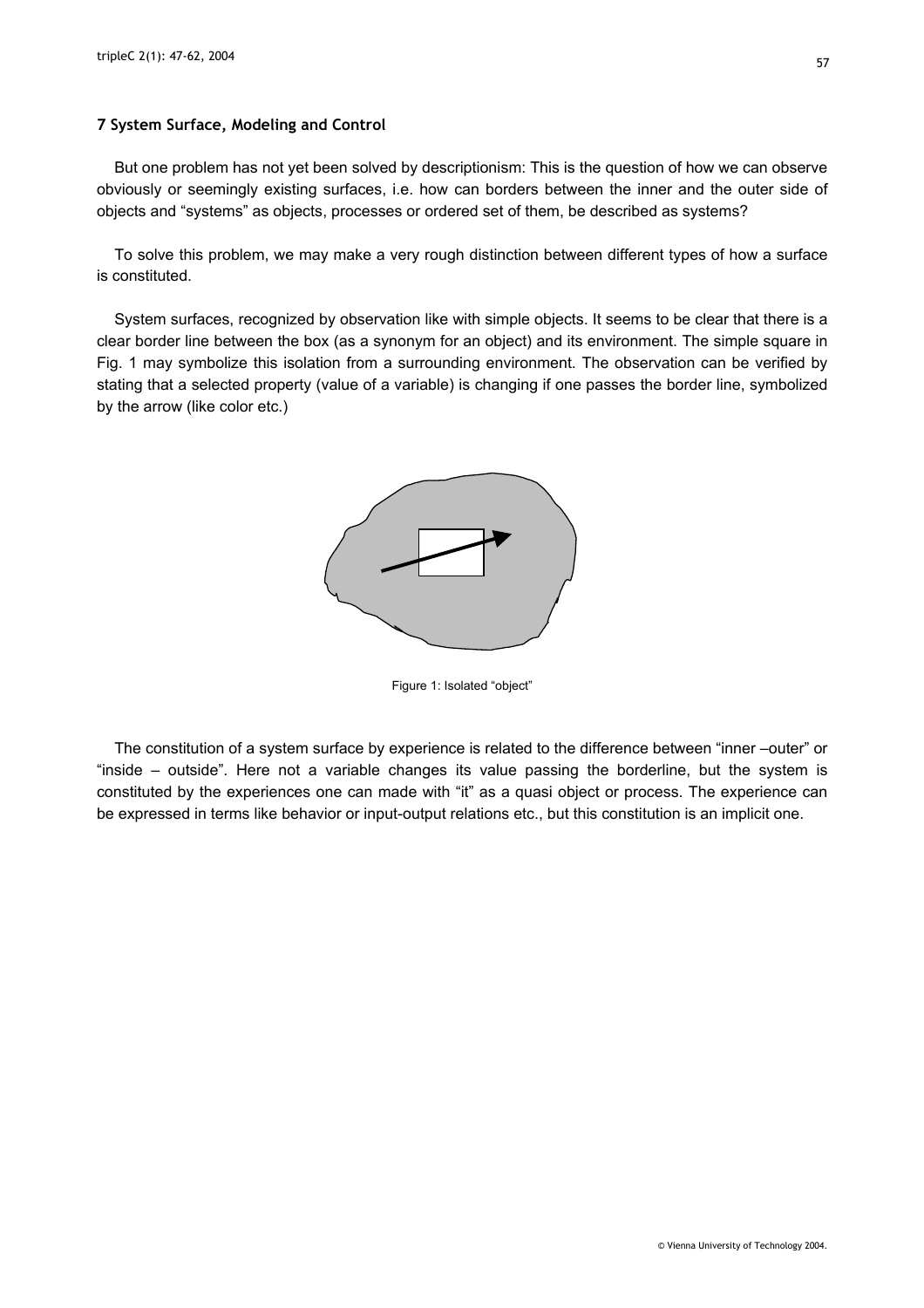

Figure 2: Implicit Surface of a System

The ingoing arrows in Fig. 2 may be interpreted as independent influences (variables), the outgoing arrows as the resulting or dependent variables The selection of the set of variables constitutes the functional surface of the system.

The constitution of the system surface by description (Endo – Exo) presupposes both of the forgoing procedures: Variables and properties are selected and the embedding of the system within a supersystem and the division into subsystems is already a result of a system analysis that is already a system description. At this point we may distinguish between an inner surface (the surface observed from inside) and an outer surface (the surface observed from outside), suggested by Fig. 3.



Figure 3: Object / System with Inside / Outside Surface

At this very point one could argue that there are seemingly ontological system surfaces. In Table 2 such kinds of system surfaces are listed.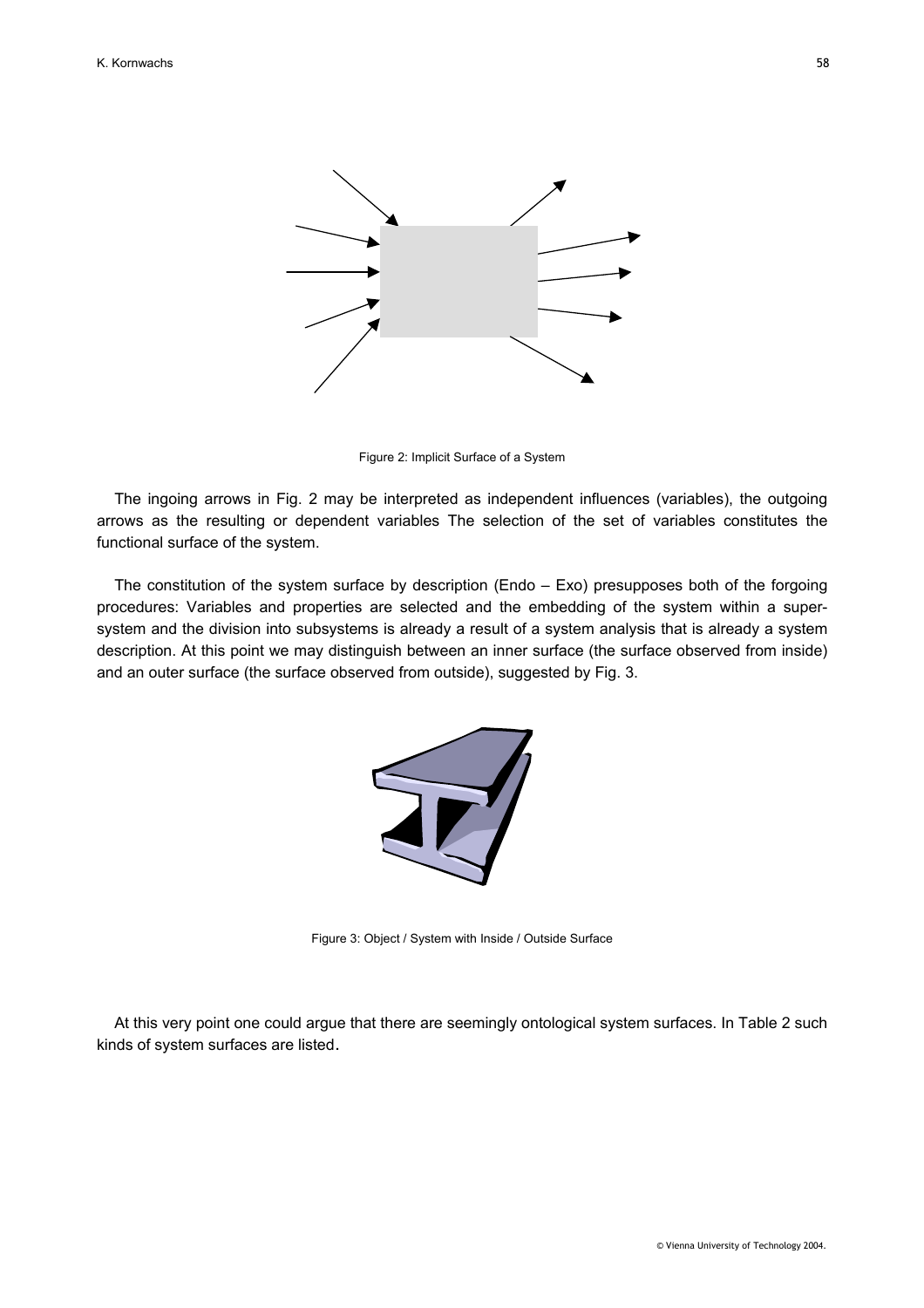| <b>System Type</b>     | Inner Surface                           | <b>Outer Surface</b>                  | Transfer by                               |
|------------------------|-----------------------------------------|---------------------------------------|-------------------------------------------|
|                        |                                         |                                       |                                           |
| EDP, Computer          | Layer behind I/O-<br>elements, compiler | Screen, display, keyboard,<br>sensors | Signals                                   |
| Biology                | Organ surface,<br>membranes             | Epidermis, skin                       | Metabolism, diffusion,<br>osmotic process |
| Physics                | $\psi$ - Function                       | Observable                            | Measurement                               |
| Technology (Car)       | Motor surface                           | Instrument panel                      | Sensors, actors (force<br>transmission)   |
| Organization           | Procedure                               | Legality                              | Decisions                                 |
| Networks, Nets         | Connectivity                            | Devices                               | Information                               |
| <b>General Systems</b> | State $\rightarrow$ signs               | Signals $\rightarrow$ information     | $\delta$ -, $\lambda$ - function          |

Table 2: Surfaces of different System Types. According to the different surfaces the transfer of material, information and energy flow may be observed

A possible answer to this serious objection could be: It is not the system description that induces a surface or the border of inner and outer side, but we choose a system description which runs along (mostly) the ontological given surfaces of already separated objects or objects separable by us. The reason for that is quite simple: We try to get descriptions that are easy and simple in order to be proceeded further with a minimum of effort. It seems to be that one hopes that surfaces in system theory, that are designed according to ontological surfaces, are simpler than other ones. Indeed, in an overwhelming number of examples this is the case. But we should not be worried about counterexamples.

Thus the border lines between exo and endo can be drawn with more advantage (i.e. the mathematics of the description becomes simpler), if one takes the choice with respect to the aimed function of the model instead of taking the surface that is given by phenomenology.<sup>43</sup>

The advantage of adaptedness of a system choice (i.e. model building decisions) depends extremely on the use of the system description the author has in mind (explanation, forecast, simulation, control, etc.)

## **8 The Reality of Descriptions**

The application of descriptionism confronts us with an ancient belief according to which science would be a value neutral tool. If one can show that the design of borderlines and surfaces depends on the selected intention of the use of system description, than one could suspect that the use of goals and intentions as variables would also include prescriptive values.

But even natural science has been proved not to be value neutral, as it has been shown by the analysis of Thomas S. Kuhn (1973), Imre Lakatos (1974) and others. Each physical theory has presuppositions that are not completely value neutral like simplicity of theory, preciseness, freedom from contradiction, and success in working with it, a certain explanatory force and others. Any selection of important and unimportant observation ("essential" data and data trash), the relation between observation and fact, the decision what can be regarded as boundary condition and what as a genuine process, ruled by natural laws, is theory laden. Even in physics the border lines between the observed system and what is not taken into account by a researcher, is a normative, value driven decision.

<span id="page-12-0"></span><sup>43</sup> Cf. also Kornwachs (1996).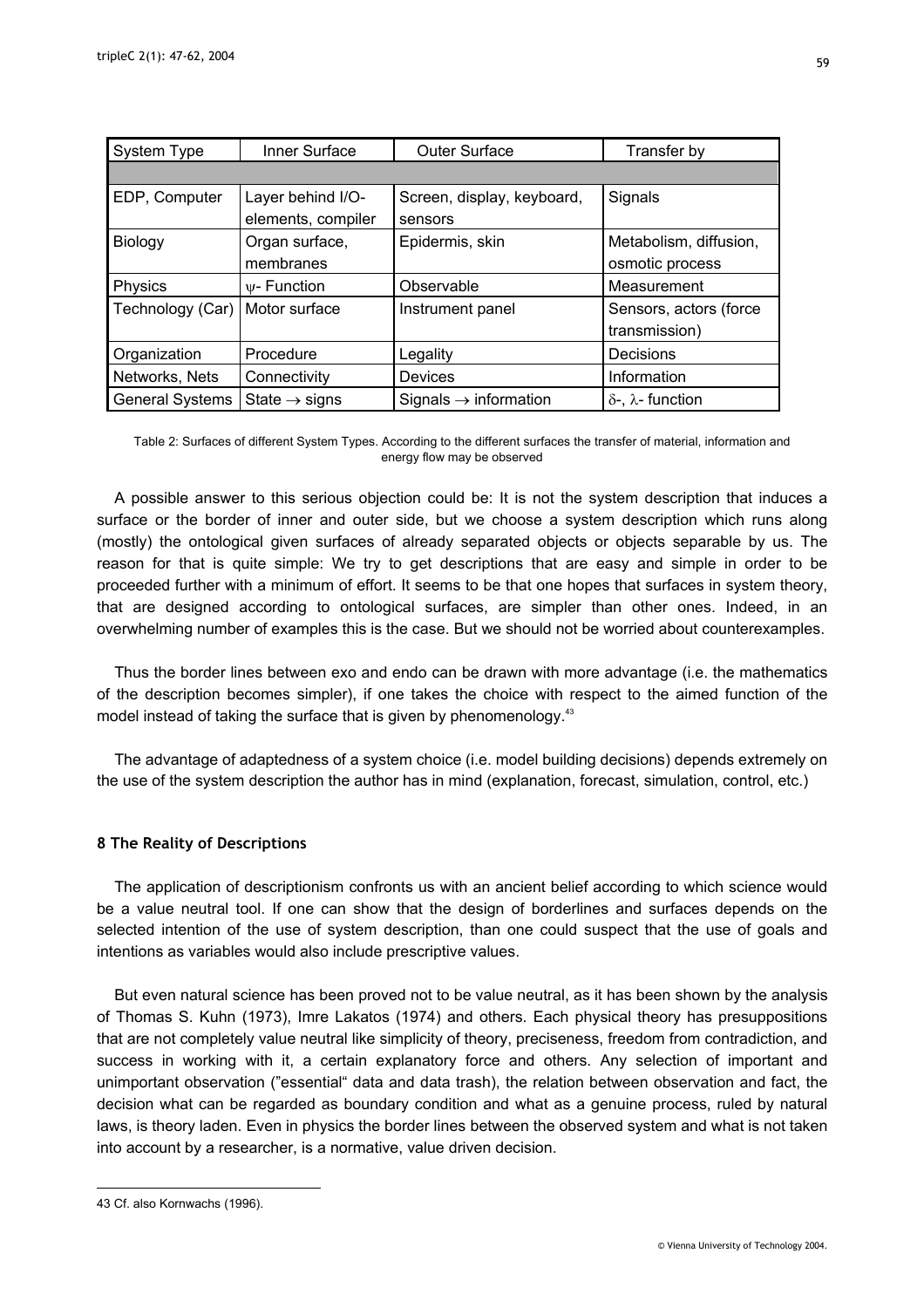In modern system theory, for instance applied in the realm of technology assessment, the concept of teleology has been substituted by the concept of teleonomy. Here, aims, goals, intentions etc. can be easily eliminated and substituted by causal descriptions.<sup>44</sup> In modern system theory there is no more any essentialist *entelechia* detectable. But this doesn't prevent that prescriptive elements determine the model building process to a considerable extent, whereas the model itself can be formulated as a pure causal model, describing a system, embedded and isolated in its environment.

#### As a suggestion three final hypotheses are proposed:

H1. The different interpretations of System Theory are so numerous as the interpretation of Quantum Theory. Quantum Theory expresses the conditions for the possibility of experimental (physical) experience. One could even argue that Quantum Theory is a very special kind of System Theory.<sup>45</sup> It works without interpretation with only few exceptions.

H2. System Theory expresses the conditions of possibility of describing models for experience and models of ideas as well.

H3. System Theory as a means for description cannot tell us how to shape the world, community, and peace. It helps us to change the design of our concepts, describing successfully the world. The way we are performing our model building and the selection of important and unimportant issues reflects the way we are considering the world with respect to not only what could be the case but also with respect to the question: What should be?

#### **References**

Bertalanffy, Ludwig von (1926) *Zur Theorie der organischen Gestalt*. In: Arch. Entwicklung Mech. 108 (1926)

- Bertalanffy, Ludwig von (1927/28) *Studien über Theoretische Biologie*. In: Biologisches Zentralblatt 47(1927, 1928)
- Bertalanffy, Ludwig von (1928) *Kritische Theorie der Formbildung*. In: Abhandlungen zur Theoretischen Biologie 27(1928)
- Bertalanffy, Ludwig von (1929) *Die Teleologie des Lebens*. In: Biologia Generalis V (1929)
- Bertalanffy, Ludwig von (1931/32) *Tatsachen und Theorien zur Formbildung als Weg zum Lebensproblem*. In: Erkenntnis I (1931,1932)
- Bertalanffy, Ludwig von (1932) *Theoretische Biologie I*. Berlin. Borntraeger.
- Bertalanffy, Ludwig von (1937) *Das Gefüge des Lebens*. Leipzig. Teubner
- Bertalanffy, Ludwig von (1940) *Der Organismus als physikalisches System betrachtet*. In: Die Naturwissenschaften 28 (1940), pp. 511 - 531
- Bertalanffy, Ludwig von (1942) *Theoretische Biologie II.* 1942, 2nd edition 1952. Bern. Francke.
- Bertalanffy, Ludwig von (1950) *The Theory of Open Systems in Physics and Biology*. In: Science 111 (1950), January, pp. 23 29 Bertalanffy, Ludwig von (1968/73) *General System Theory*. Hammondsworth, GB. Penguin Books
- Bertalanffy, Ludwig von (1972) *The History and the Status of General System Theory*. In: Klir, G. J. (Ed.) (1972) *Trends in General System Theory*. New York/London. Wiley Interscience. pp. 21– 41.
- Bunge, Mario (1967) *Scientific Research I The Search for System*. New York/Heidelberg/Berlin. Springer.
- Bunge, Mario (1967) *Scientific Research II The Search for Truth*. Berlin/Heidelberg/New York. Springer.
- Bunge, Mario (1979) *A Treatise on Basic Philosophy*. *Vol. IV. A World of Systems*. Dordrecht/Boston. D. Reichel.

Bunge, Mario (1977) *General Systems and Holism*. In: General Systems Yearbook 22 (1977), pp. 87 - 90

Capelle, Wilhelm (1963) *Die Vorsokratiker*. Stuttgart. Kröner.

Carnap, Rudolf (1969) *Einführung in die Philosophie der Naturwissenschaft*. München. Nymphenburger.

Carnap, Rudolf (1971) *Scheinprobleme in der Philosophie*. Frankfurt/Main. Suhrkamp.

Carvallo, Marc E. (1984) *Chance and the Necessity of the Third Classical Paradigm*. In: Trappl, Robert (Ed.) (1984) *Cybernetics and System Research 2*. North Holland, Amsterdam. Elsevier.

<span id="page-13-0"></span><sup>44</sup> Cf. Zoglauer (1996).

<span id="page-13-1"></span><sup>45</sup> Proposed in many discussions by Francis H. Zucker. Cf. Zucker (1974), (1978) and in later manuscripts never published and lost. It is not the place here to fortify this hypothesis, but it is easy to reformulate the basic axioms and theorems of Quantum Mechanics in terms of system theory (state space approach).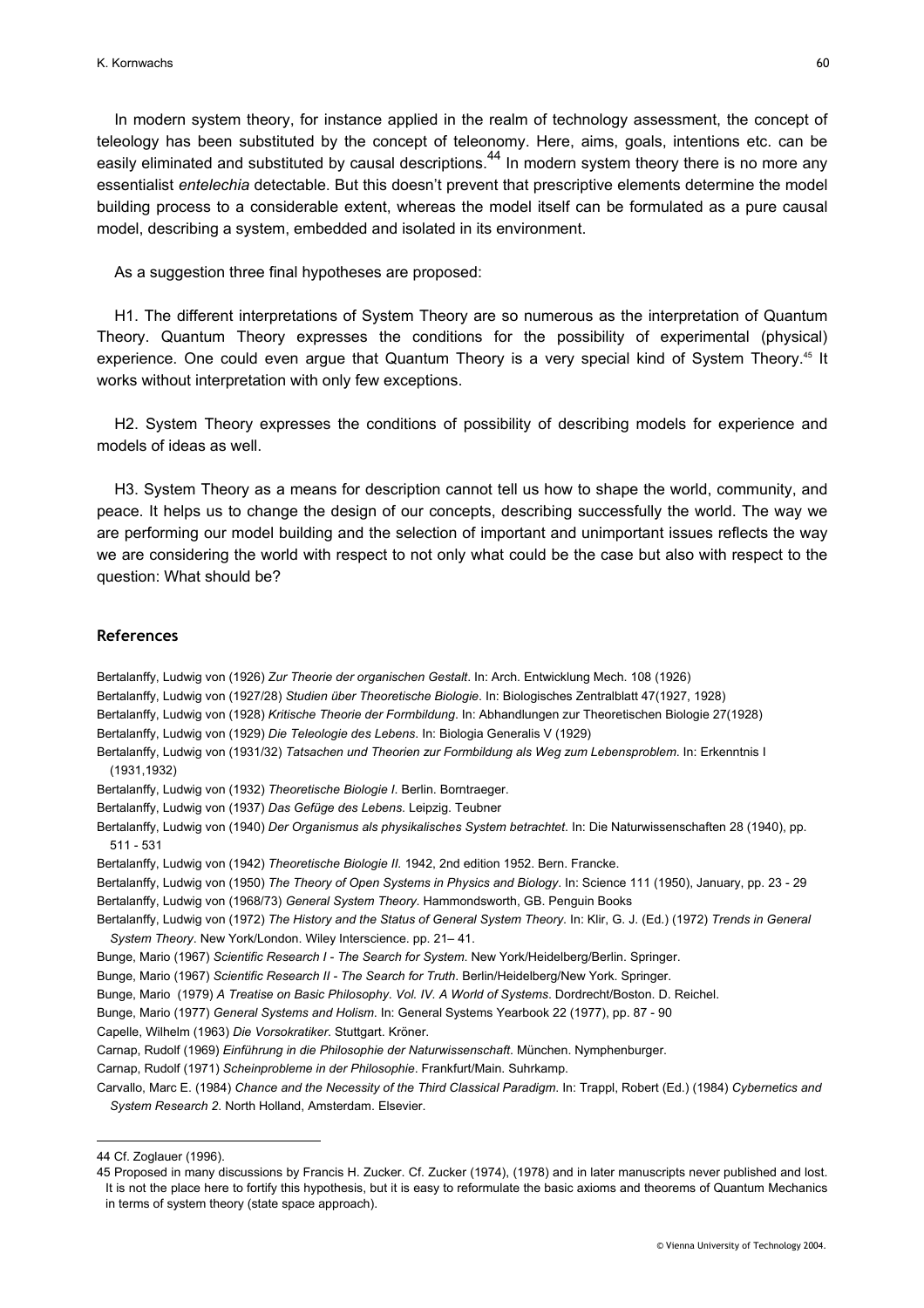Descartes, René (1965) *Die Prinzipien der Philosophie (1644)*. Hamburg. Meiner.

Diehls, Hermann (1922) *Die Fragmente der Vorsokratiker, Bd. 1-2*. 4th edition. Berlin. Weidmannsche Buchhandlung

Driesch, Hans (1909) *Philosophie des Organischen (2 Bde.)*. Leipzig. Engelmann.

- Fichte, Georg (1794) *Über den Begriff der Wissenschaftslehre oder der sogenannten Philosophie* (Weimar 1794). In: *Werke 1793 1795*, Gesamtausgabe, hrsg. von der Bayerischen Akademie der Wissenschaften Bd. 1.2 Stuttgart-Bad Cannstatt. Fromann-Holzboog, 1965
- Foerster, Heinz von (1973) *On Constructing a Reality*. In: Preiser, W.F.E. (Ed.) (1973) *Environmental Research, Vol. 2*. Stroudberg, pp. 35-46. German in: Foerster, Heinz von (1994) *Wissen und Gewissen*. Frankfurt/Main. Suhrkamp, pp. 25-49.
- Frege, Gottlob (1969) *Logik in der Mathematik*. In: *Nachgelassene Schriften*, hrsg. von H. Hermes, F. Kambartel und F. Kaulbach; 1. Band. Hamburg. Meiner. 1969

Gent, Heinrich von (1953) *Summa Theologiae; Vol 2*. New Print.

- Glansdorff, Paul/Prigogine, Ilya (1971) *Structure Stabilité et Fluctuations*. Paris. Masson. engl: *Thermodynamic Theory of Structure. Stability and Fluctuations*. London. Wiley & Sons, 1971
- Habermas, Jürgen (1971a) *Erkenntnis und Interesse*. Frankfurt/Main. Suhrkamp.
- Habermas, Jürgen (1971b) *Theorie der Gesellschaft oder Sozialtechnologie? Einleitung*. In: Habermas, Jürgen/Luhmann, Niklas (1971) *Theorie der Gesellschaft oder Sozialtechnologie*. Frankfurt/Main. Suhrkamp, pp. 142 ff.
- Hager, F.-P. (1984) *System. I. Antike*. In: Ritter, J/Gründer, K. (Eds.) (1984) *Historisches Wörterbuch der Philosophie, Bd. 10*. Darmstadt. Wiss. Buchgesellschaft, pp. 824-825.
- Haldane, John Scott (1913) *Mechanism, Life and Personality.*
- Haldane, John Scott (1931) *The Philosophical Basis of Biology.*
- Hartmann, Max (1953) *Allgemeine Biologie*. Stuttgart. Fischer.
- Hegel, Georg W. F. (1807) *Phänomenologie des Geistes. Vorrede* (Bamberg, Würzburg 1807). Frankfurt/Main. Ullstein, 1970, pp. 11-15.
- Heidegger, Martin (1957) *Identität und Differenz*. Pfullingen. Neske.
- Heidegger, Martin (1987) "Nur ein Gott kann uns retten." SPIEGEL-Gespräch mit R. Augstein. In: DER SPIEGEL No. 23/1976 (1987), p. 209.
- Hübner, W. (1984) *Ordnung. II. Mittelalter*. In: Ritter, J./Gründer, K. (Eds.) (1984) *Historisches Wörterbuch der Philosophie, Bd. 6*. Darmstadt. Wiss. Buchgesellschaft, Sp. 1254-1279
- Kant, Immanuel (1755) *Allgemeine Naturgeschichte und Theorie des Himmels oder Versuch von der Verfassung und dem mechanischen Ursprung des ganzen Weltgebäudes, nach Newtonschen Grundsätzen abgehandelt* (Königsberg, Leipzig 1755). In: *Gesammelte Schriften* hrsg. von der Kgl. Preuß. Akad. der Wissenschaften. Berlin. Georg Reimer, 1910.

Kant, Immanuel (1956) *Kritik der reinen Vernunft*. Riga 1781. Hamburg. Felix Meiner, Bd. 37a, 1956

- Kornwachs, Klaus (1987) *Offene Systeme und die Frage nach der Information*. Habilitation Thesis. University of Stuttgart.
- Kornwachs, Klaus (1996) *Pragmatic Information and System Surface*. In: Kornwachs, K./Jacoby, K. (Eds.) (1996) *Information New Questions to a multidisciplinary Concept*. Berlin. Akademie, Berlin, pp. 163-185

Kornwachs, Klaus (1998) *Pragmatic Information and the Emergence of Meaning*. In: Van de Vijver, G./Salthe, S./Delpos, M. (Eds.) (1998) *Evolutionary Systems*. Boston, Mass. Kluwer, pp. 181-196.

Kuhn, Thomas S. (1973) *Die Struktur wissenschaftlicher Revolution*. Frankfurt/Main. Suhrkamp, 2nd edition.

Lakatos, Imre (1974) *Die Geschichte. der Wissenschaft und ihre rationale Rekonstruktion*. In: Diedrich, W. (Ed.) (1974) *Theorien der Wissenschaftsgeschichte*. Frankfurt/Main. Suhrkamp, pp.. 55-119.

- Lazlo, Ervin (1972) *Introduction to System Theory*. New York. Gordon & Breach.
- Lazlo, Ervin/Margenau, Henry (1972) *The Emergence of Integrative Concepts in Contemporary Science*. In: Philosophy of Science 39 (1972/2), pp. 252-259.
- Leibniz, Gottfried W. v. (1958) *Monadologie*. In: Leibniz-Hauptwerke. Hrsg. von G. Krüger. Stuttgart. Kröner Verlag, pp. 131-150.

Lenk, Hans (1978) *Wissenschaftstheorie und Systemtheorie*. In: Lenk, Hans/Ropohl, Günter (Eds.) (1978) *Systemtheorie als Wissenschaftsprogramm*. Königstein. Athenäum-Verl., pp. 239 - 269

Luhmann, Niklas (1984) *Soziale Systeme*. Frankfurt/Main. Suhrkamp.

Meixner, Josef (1943) *Zur Thermodynamik der irreversiblen Prozesse*. In: Zeitschrift für physikalische Chemie (B) 53 (1943), pp. 235, 238-242.

Mesarovic, Mihajlo D (1972) *A Mathematical Theory of General Systems*. In: Klir, George (Ed.) (1972) *Trends in General System Theory*. New York/London/Sydney/Toronto. Wiley-Interscience, pp. 251-269.

Prigogine, Ilya (1972) *Information*. In: Scharf, J.H. (Ed.) (1972) *Informatik*. In: Nova Acta Leopoldina 37 (1972/1), Neue Folge, Nr. 206, S. 143 - 150, Halle 1972

Ropohl, Günter (1979) *Systemtheorie der Technik*. München. Hanser; 2nd edition: *Allgemeine Technologie*. München. Hanser, 1999.

Schulz, R. (1984) *Systeme, biologische*. In: Ritter, J./Gründer, K. (Ed.) (1984) *Historisches Wörterbuch der Philosophie, Bd. 10*. Darmstadt. Wiss. Buchgesellschaft, 856-862.

Strombach, Werner (1980/81) *Philosophische Aspekte der Informatik*. In: philosophia naturalis 18 (1980/1), pp. 181-194.

Strub, Ch. (1984) *System. II. System und Systemkritik in der Neuzeit*. In: Ritter, J. Gründer, K. (Eds.) (1984) *Historisches Wörterbuch der Philosophie, Bd. 10*. Darmstadt. Wiss. Buchgesellschaft, 825-856.